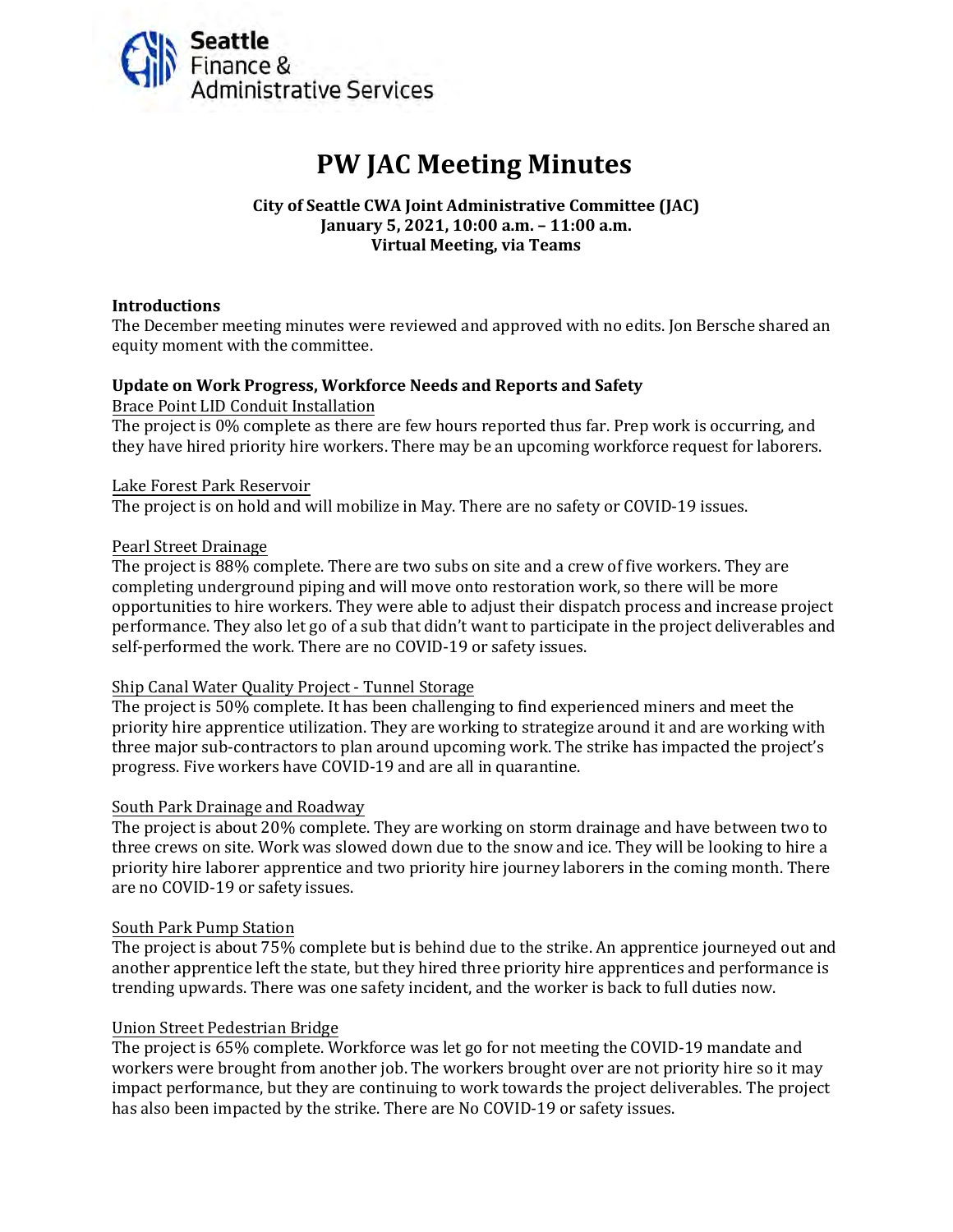

# Waterfront Main Corridor

The project is 59% complete. Work is continuing but a substantial amount is on hold due to the strike. They are working with sub-contractors around priority hire performance. There are no COVID-19 or safety issues.

#### West Seattle Bridge

The project is 2% complete and they are in the process of building the overhead access platforms. They have been impacted by the strike and have displaced workers from other projects that are joining the project. They will be hiring carpenters in the coming week and are working to frontload workers. There are no COVID-19 or safety issues.

#### **Labor Compliance**

Reminder for holiday pay.

# **Grievances**

OMA Construction has filed a grievance on the Pear Street Drainage project.

# **Pre-Apprenticeship and Apprenticeship Updates**

NWCI: Have pre-apprenticeship graduates actively seeking work. They will be focusing on retention in the coming months and will be coordinating job site visits and working on hosting SHARP (Skills Help Apprentices Remain Productive) workshops. NWCI's first all women pre-apprenticeship class will kick-off at the Renton Training Center on February 7<sup>th</sup> and the spreadsheet will continue to be sent.

ANEW: Was closed the last couple of weeks due to COVID-19. Two new cohorts will begin this month. They have current graduates who are ready for work.

Ironworkers: Will be returning to classes on Monday. There are thirty-five workers on the out of work list, post-strike. They will hold their City pre-apprenticeship cohorts this year.

# **Good Of The Order**

ANEW and Urban League have resources for apprentices impacted by the strike**.** 

# **Next JAC Meeting February 2, 2022 – 10 a.m. – 11 a.m.**, **Virtual Meeting**

#### **JAC Member Attendees**

| Jeff Whaley           | Laborers 242                   |
|-----------------------|--------------------------------|
| Kwanna Wise           | NWCI                           |
| Marge Newgent         | Teamsters 174                  |
| <b>Monty Anderson</b> | <b>Seattle Building Trades</b> |
| Fernando Arevalo      | <b>Seattle Building Trades</b> |
| Dave Benson           | Local 54 Roofers               |
| Joe Dugger            | IBEW 46                        |
| Cynthia Grant         | <b>IUPAT DC 5</b>              |
| Jack Laher            | Ironworkers 86                 |
| Marianna Talbott      | <b>NWCI</b>                    |
| Mark Allard           | <b>IUOE 302</b>                |
|                       |                                |